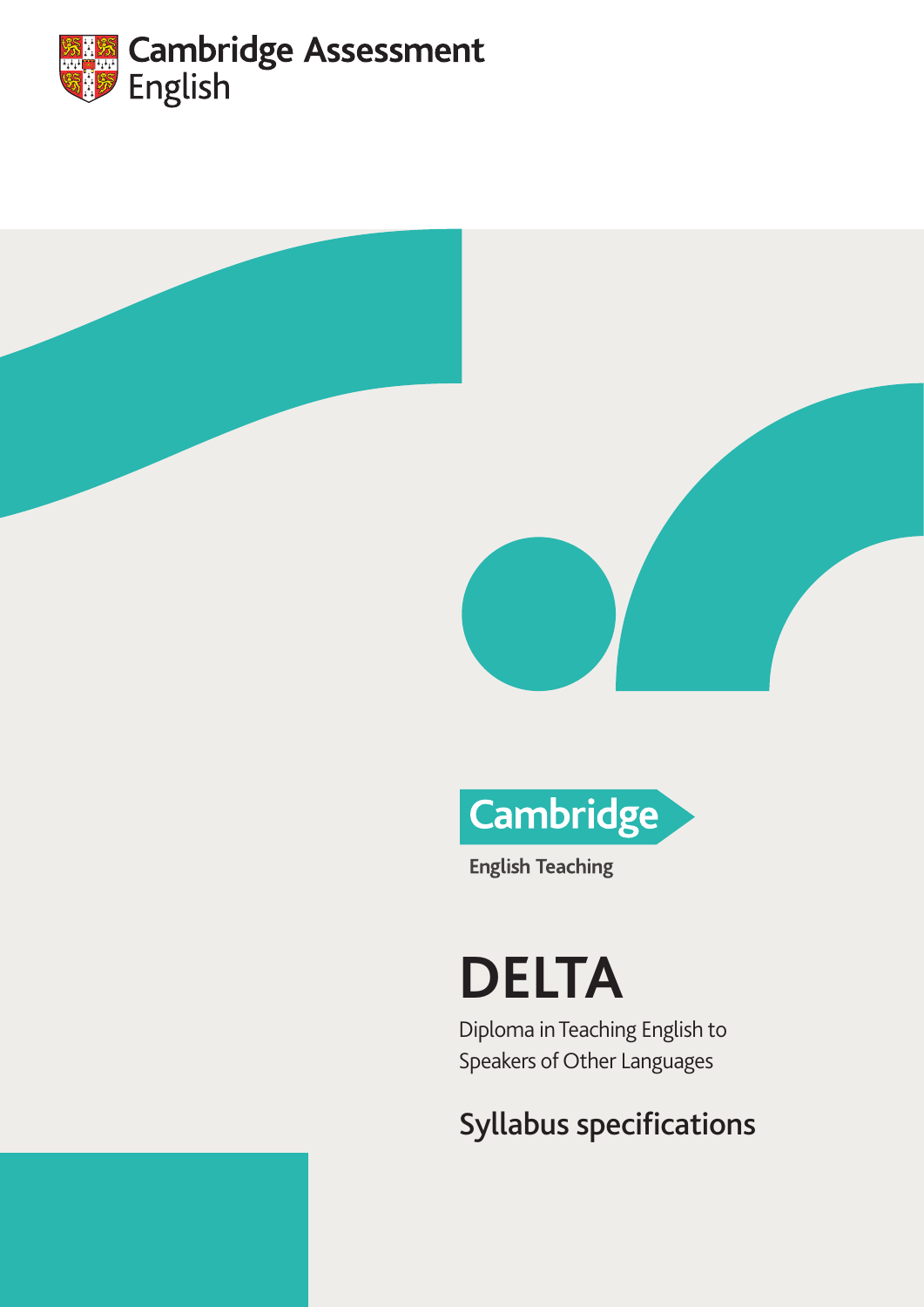## **Contents**

| <b>DELTA Module 1</b> |  |
|-----------------------|--|
| <b>DELTA Module 2</b> |  |
| <b>DELTA Module 3</b> |  |

DELTA (Diploma in Teaching English to Speakers of Other Languages) is regulated by Ofqual (the regulator of qualifications, examinations and assessments in England) at level 7 on the Regulated Qualifications Framework.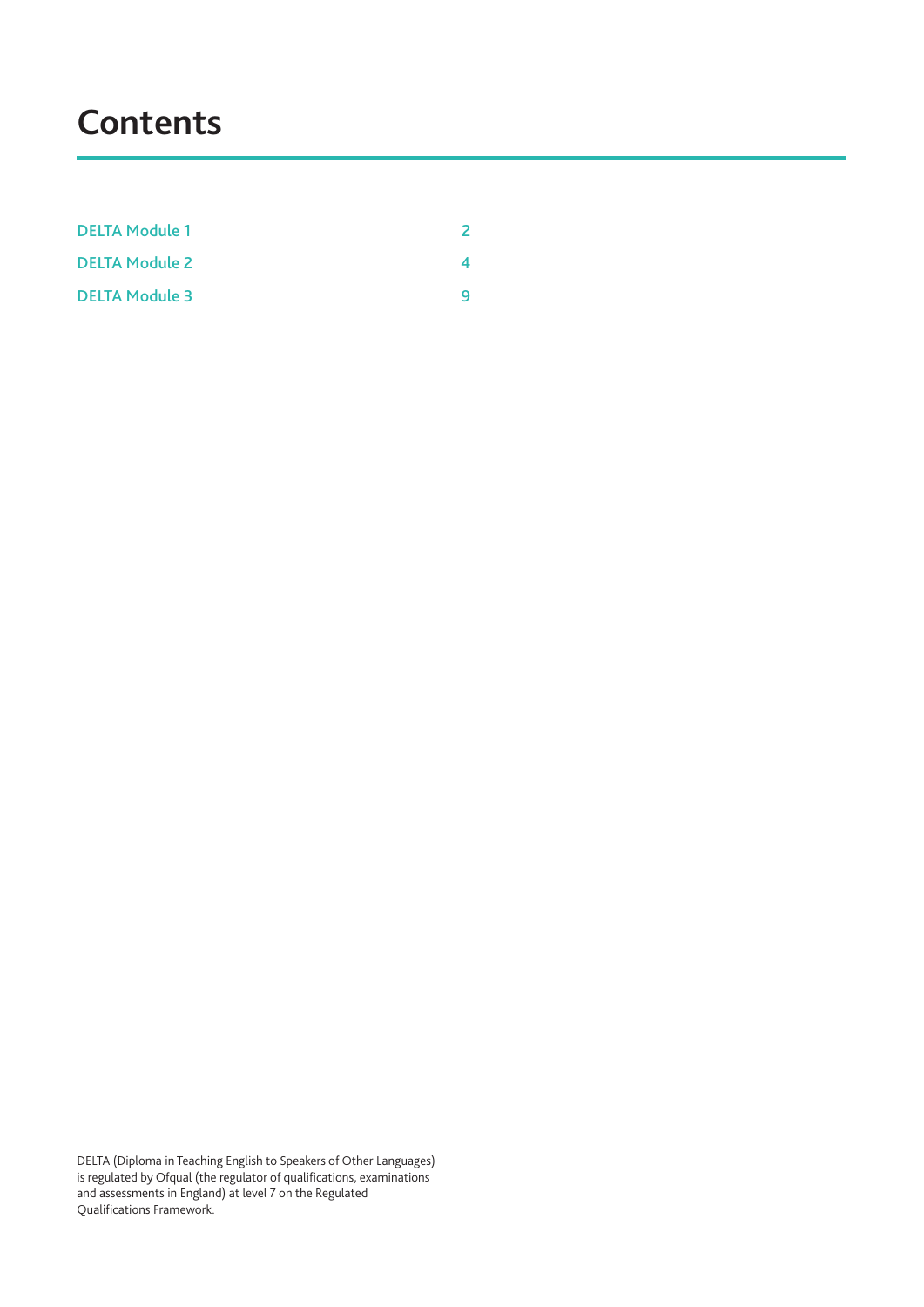## <span id="page-2-0"></span>**DELTA Module 1**

### **Focus and aims**

The module focuses on the background to teaching and learning of English for Speakers of Other Languages (ESOL) in a range of contexts.

| Title of module | Understanding language, methodology and resources for teaching                                                                                         |  |
|-----------------|--------------------------------------------------------------------------------------------------------------------------------------------------------|--|
| Aims            | 1. To develop candidates' knowledge of historical and current theories of first and second language acquisition                                        |  |
|                 | 2. To increase candidates' critical awareness of approaches and methodologies and the principles<br>underpinning these used in a range of ELT contexts |  |
|                 | 3. To extend candidates' knowledge of language systems and skills in their contexts of use                                                             |  |
|                 | 4. To increase candidates' knowledge of learners' problems in developing language and skills proficiency                                               |  |
|                 | 5. To enable candidates to critically evaluate teaching and reference materials and resources in a range of<br><b>ELT</b> contexts                     |  |
|                 | 6. To increase candidates' knowledge of the role and methods of assessment                                                                             |  |
| Level           | Postgraduate                                                                                                                                           |  |
| Credit value    | 20                                                                                                                                                     |  |

| Content                                                                              | <b>Learning outcomes</b><br>Successful candidates can:                                                                                                                       | Indicative content                                                                                                                                                                                                                                                                                                                           |
|--------------------------------------------------------------------------------------|------------------------------------------------------------------------------------------------------------------------------------------------------------------------------|----------------------------------------------------------------------------------------------------------------------------------------------------------------------------------------------------------------------------------------------------------------------------------------------------------------------------------------------|
| 1. Theoretical<br>perspectives<br>on language<br>acquisition<br>and language         | identify, explain, compare and evaluate<br>1.1<br>theories of First and Second Language<br>Acquisition (FLA/SLA)<br>1.2 relate the influence of such theories                | • Historical and current hypotheses and theories of<br>language and FLA (e.g. imitation, innateness,<br>cognitive-developmental)<br>• Key concepts related to these (e.g. language acquisition                                                                                                                                               |
| teaching                                                                             | to specified approaches and<br>methodologies.                                                                                                                                | device, critical period, etc.)<br>• Historical and current hypotheses and theories of SLA<br>(e.g. behaviourist, cognitive)                                                                                                                                                                                                                  |
|                                                                                      |                                                                                                                                                                              | • Key concepts related to these (e.g. interlanguage,<br>natural order hypothesis, monitor model, etc.)                                                                                                                                                                                                                                       |
|                                                                                      |                                                                                                                                                                              | · Similarities and differences between FLA and SLA                                                                                                                                                                                                                                                                                           |
| 2. Different<br>approaches and<br>methodologies<br>including current<br>developments | identify and compare different<br>2.1<br>methodological perspectives<br>and approaches<br>2.2 describe current developments in ELT<br>2.3 critically assess and evaluate the | • Historical and current approaches and methods including<br>both mainstream (e.g. grammar-translation, direct method,<br>audio-lingual method, situational language teaching,<br>communicative and task-based learning approaches)<br>and experimental or non-mainstream (e.g. delayed oral<br>practice, Natural Approach, TPR, Silent Way) |
|                                                                                      | practical effectiveness of various<br>approaches, methodologies and<br>techniques in different contexts and<br>learning environments.                                        | • Learning environments (e.g. the classroom, resource<br>centres, VLEs, experiential learning outside the classroom -<br>the workplace, project work, etc.)                                                                                                                                                                                  |
|                                                                                      |                                                                                                                                                                              | • Contemporary issues and talking points as found in recent<br>publications, conference presentations, online discussion<br>groups, etc.                                                                                                                                                                                                     |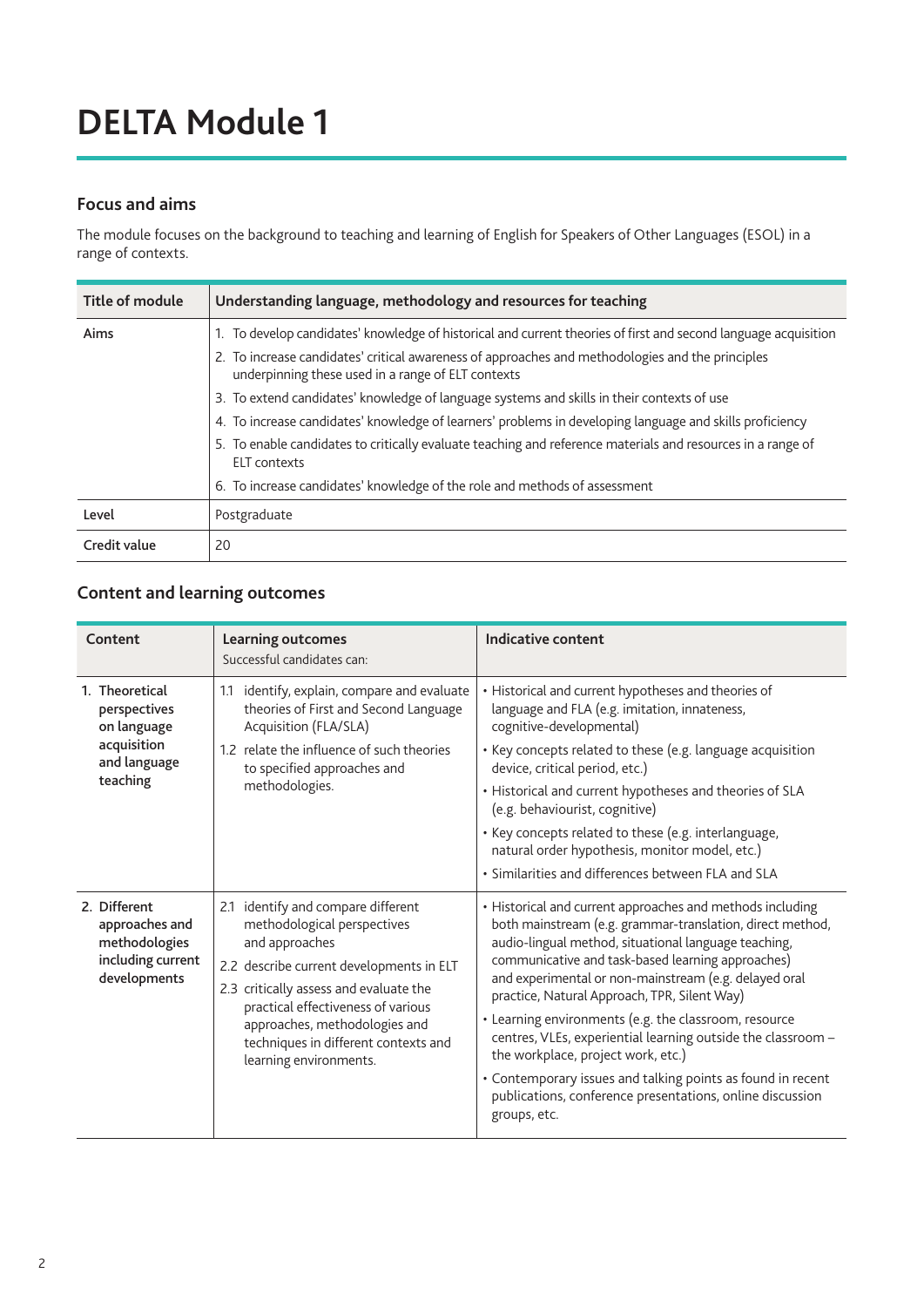| Content                                                                                         | <b>Learning outcomes</b><br>Successful candidates can:                                                                                                                                                                                                                                                                                                                                                                                                                                                                                             | Indicative content                                                                                                                                                                                                                                                                                                                                                                                                                                                                                                                                                                                                                                                                                                                                                                                                                                                             |
|-------------------------------------------------------------------------------------------------|----------------------------------------------------------------------------------------------------------------------------------------------------------------------------------------------------------------------------------------------------------------------------------------------------------------------------------------------------------------------------------------------------------------------------------------------------------------------------------------------------------------------------------------------------|--------------------------------------------------------------------------------------------------------------------------------------------------------------------------------------------------------------------------------------------------------------------------------------------------------------------------------------------------------------------------------------------------------------------------------------------------------------------------------------------------------------------------------------------------------------------------------------------------------------------------------------------------------------------------------------------------------------------------------------------------------------------------------------------------------------------------------------------------------------------------------|
| 3. Language<br>systems and<br>learners'<br>linguistic<br>problems                               | 3.1 analyse the relationship between<br>language and society<br>3.2 analyse the relationship between<br>genres and context<br>3.3 identify and analyse lexical,<br>grammatical, functional, phonological<br>and discoursal features of language<br>in use<br>3.4 identify linguistic problems<br>experienced by learners with regard<br>to specific lexical, grammatical,<br>functional, phonological and<br>discoursal features<br>3.5 relate methodological choices in<br>language systems teaching to<br>learners' characteristics and context. | • How language is used to form, maintain and transform<br>identity (e.g. cultural, social, political or religious) and<br>power relations<br>• Differences in English in different world contexts<br>(e.g. English as a global language; World Englishes, English<br>as a lingua franca, etc.) and in different interactional and<br>textual contexts (e.g. register, genre, etc.); related decisions<br>about which varieties to teach<br>• Features of language systems (e.g. in terms of meaning,<br>form, pronunciation and use) and associated terminology,<br>appropriate to teaching purposes/lesson planning<br>• Common or typical errors related to L1 or other<br>contextual features<br>• Error analysis<br>· Reference sources (e.g. grammars, corpus data, recordings,<br>etc.) to assist and inform analysis<br>• Phonemic script and transcription conventions |
| 4. Language skills<br>and learners'<br>problems                                                 | 4.1 identify, analyse and compare the<br>language skills, sub-skills and strategies<br>needed by learners to develop their<br>competence in:<br>• speaking<br>• listening<br>• reading<br>• writing<br>4.2 identify problems experienced by<br>learners with regard to developing<br>specific language skills, subskills<br>and strategies<br>4.3 relate methodological choices in<br>language skills teaching to learners'<br>characteristics and context.                                                                                        | • Features of language skills (e.g. in terms of subskills,<br>strategies) and associated texts (e.g. in terms of genre,<br>complexity, intended audience) and terminology;<br>application of analysis to teaching purposes<br>• Problems learners face in achieving success in skills work<br>• Literacy in different ELT contexts<br>• Reference sources for skills analysis                                                                                                                                                                                                                                                                                                                                                                                                                                                                                                  |
| 5. Knowledge<br>of resources,<br>materials and<br>reference sources<br>for language<br>learning | 5.1 critically evaluate a range of traditional<br>materials and e-resources and<br>materials for use by language learners<br>5.2 identify and evaluate appropriate<br>practical uses of traditional materials<br>and e-resources and materials for<br>application in a range of teaching<br>contexts.                                                                                                                                                                                                                                              | • Resources and materials to include: historical and<br>contemporary coursebooks and other learner materials,<br>reference sources; ICT, including multimedia, computer-<br>based and online materials; authentic materials; activities,<br>tasks and exercises designed for use in and out of the<br>classroom                                                                                                                                                                                                                                                                                                                                                                                                                                                                                                                                                                |
| 6. Key concepts<br>and terminology<br>related to<br>assessment                                  | 6.1 classify the purposes of assessment<br>6.2 relate key principles of assessment to<br>classroom assessment<br>6.3 critically evaluate widely used types<br>of assessment.                                                                                                                                                                                                                                                                                                                                                                       | · Diagnostic, formative, summative assessment<br>• Concepts of validity, reliability, impact and practicality<br>• Widely available tests and purposes for which they<br>are used                                                                                                                                                                                                                                                                                                                                                                                                                                                                                                                                                                                                                                                                                              |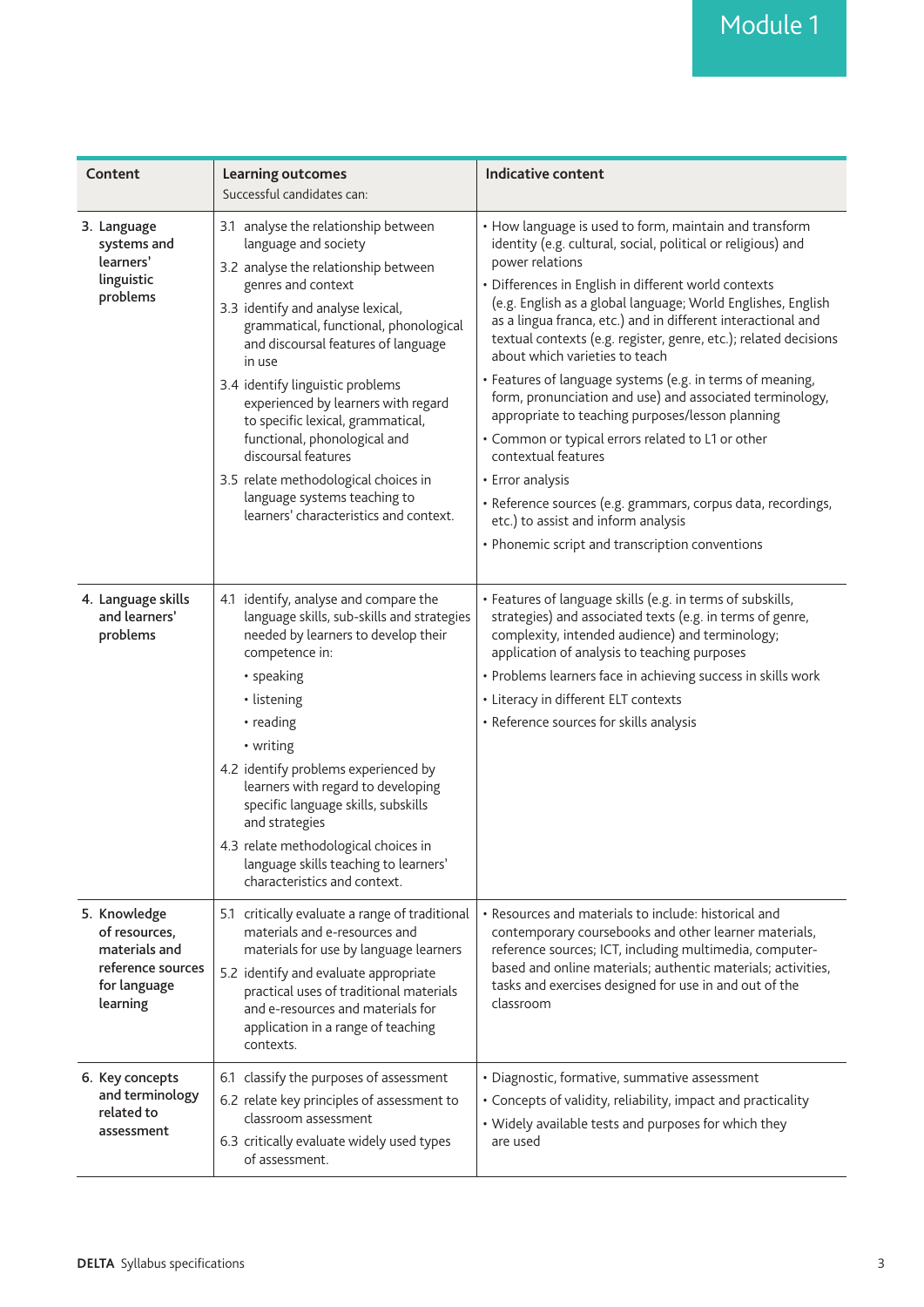## <span id="page-4-0"></span>**DELTA Module 2**

### **Focus and aims**

The module focuses on developing the candidates' awareness and expertise in relation to the principles and professional practice of teaching ESOL in a range of contexts.

| Title of module | Developing professional practice                                                                                                                                                                         |
|-----------------|----------------------------------------------------------------------------------------------------------------------------------------------------------------------------------------------------------|
| Aims            | To develop candidates' awareness of the effects of different contexts on the learning and teaching of<br>English and factors affecting individuals' learning in a range of ELT contexts                  |
|                 | 2. To develop candidates' critical awareness of the different roles of teachers, and the principles<br>underpinning these, as performed in a range of ELT contexts                                       |
|                 | To develop candidates' expertise in the planning of inclusive lessons at different levels                                                                                                                |
|                 | 4. To extend candidates' effective use and critical evaluation of a range of appropriate approaches,<br>methodologies and techniques to support learning in a range of contexts                          |
|                 | To apply candidates' knowledge of language and skills to lesson planning and teaching                                                                                                                    |
|                 | To extend candidates' use and critical evaluation of a wide range of appropriate materials and resources<br>6.<br>for teaching and their own professional development                                    |
|                 | To develop candidates' ability to reflect critically on their own beliefs about teaching and learning, and to<br>7.<br>evaluate their practice in order to prepare and teach more successfully in future |
|                 | 8. To develop candidates' ability to observe and reflect on teaching and provide constructive feedback to<br>other teachers                                                                              |
|                 | 9. To broaden candidates' understanding of the standards of professional practice                                                                                                                        |
|                 | 10. To increase candidates' expertise in spoken and written communication in their own professional roles                                                                                                |
| Level           | Postgraduate                                                                                                                                                                                             |
| Credit value    | 20                                                                                                                                                                                                       |

| Content                                                            | <b>Learning outcomes</b><br>Successful candidates can:                                                                                                                                                                                                                                                                                                                                                                                                                                                                                                                                                                                                                                                                                                                      | Indicative content                                                                                                                                                                                                                                                                                                                                                                                                                                                                                                                                                                                                                                                                                                                                                                                                                                                                                                                                               |
|--------------------------------------------------------------------|-----------------------------------------------------------------------------------------------------------------------------------------------------------------------------------------------------------------------------------------------------------------------------------------------------------------------------------------------------------------------------------------------------------------------------------------------------------------------------------------------------------------------------------------------------------------------------------------------------------------------------------------------------------------------------------------------------------------------------------------------------------------------------|------------------------------------------------------------------------------------------------------------------------------------------------------------------------------------------------------------------------------------------------------------------------------------------------------------------------------------------------------------------------------------------------------------------------------------------------------------------------------------------------------------------------------------------------------------------------------------------------------------------------------------------------------------------------------------------------------------------------------------------------------------------------------------------------------------------------------------------------------------------------------------------------------------------------------------------------------------------|
| 1. The language<br>learner and<br>the language<br>learning context | relate the role of English as a global<br>1.1<br>language to developments in learning<br>and teaching in a range of international<br>contexts<br>1.2 compare differences among learners<br>linked to social, cultural and educational<br>background, the immediate local<br>context, different motivations, attitudes,<br>aspirations and purposes for learning and<br>different learner preferences and strategies<br>1.3 accommodate learners according to their<br>different abilities, motivations and<br>learning preferences<br>1.4 take into account the potential of ICT<br>in the learning context concerned<br>(e.g. classroom, workplace, VLE, etc.)<br>1.5 relate/apply age-related theories of<br>learning to planning to teach learners of<br>different ages. | • The historical and current social, political and cultural<br>position of English as a global language; attitudes,<br>expectations and values associated with this evolving<br>role; the impact and ramifications of studying or using<br>English in local contexts; perceptions of the relative<br>status of varieties of English; relationship between<br>language and social processes<br>• Theories of motivation and their application to<br>individual learners and to classroom contexts; ways of<br>ascertaining types and levels of motivation<br>• Learner differences in abilities, preferences and learning<br>strategies; evaluating and adjusting to these differences<br>• Impact and potential of learning context for<br>language learning<br>• ICT and its impact and potential for language learning<br>• Theory and practice of teaching younger learners,<br>teenagers and adults, and how these affect planning to<br>teach such learners |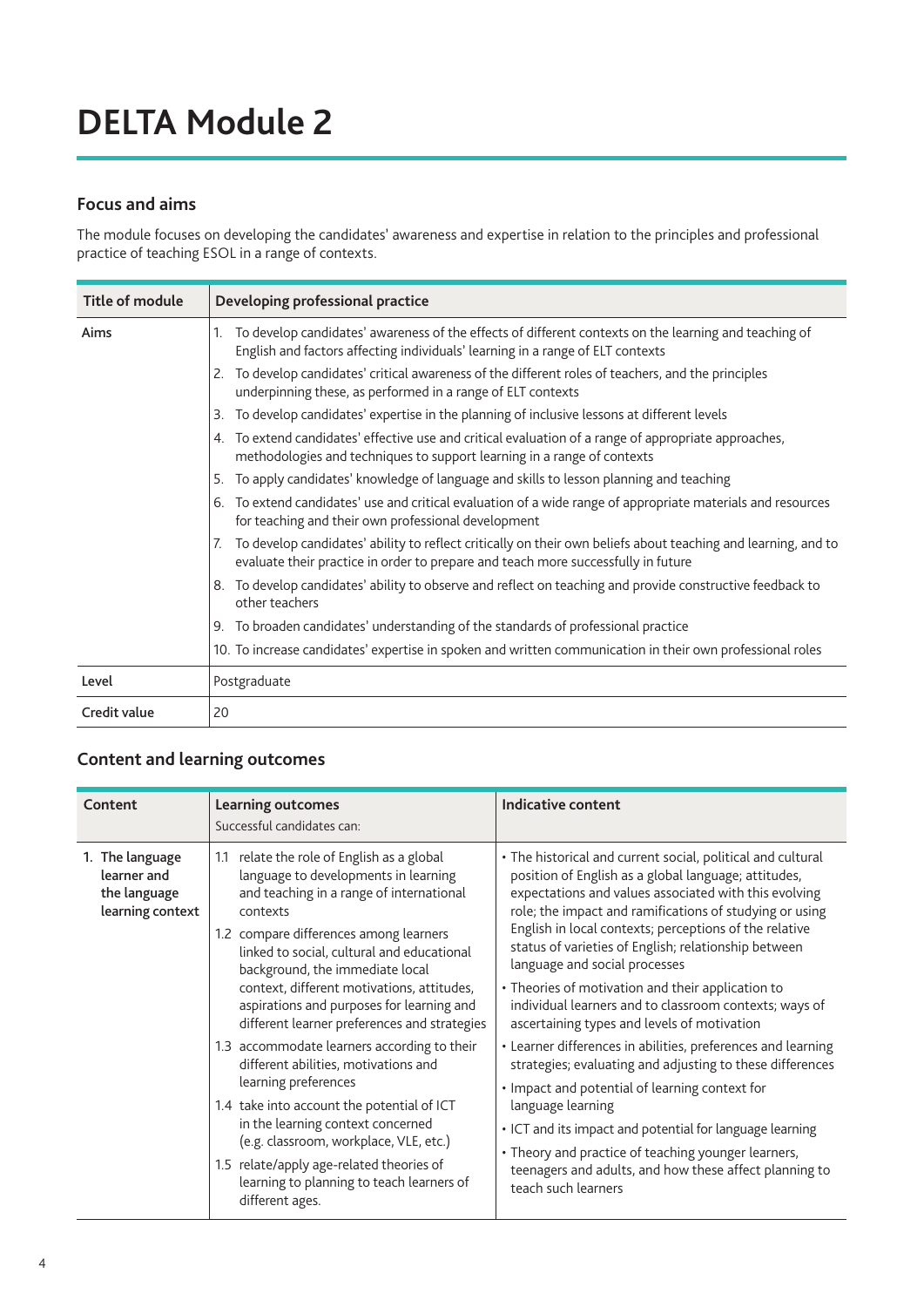| Content                                                        | <b>Learning outcomes</b><br>Successful candidates can:                                                                                                       | Indicative content                                                                                                                                                                            |
|----------------------------------------------------------------|--------------------------------------------------------------------------------------------------------------------------------------------------------------|-----------------------------------------------------------------------------------------------------------------------------------------------------------------------------------------------|
| 2. Preparation<br>for teaching<br>English language<br>learners | 2.1 identify needs, expectations and linguistic<br>and learning problems of specific groups<br>of learners<br>2.2 identify and analyse:                      | • The impact of decisions about type of syllabus<br>(e.g. grammatical, lexical, skills-based, task, process,<br>genre, etc.) on method<br>• Lesson planning with reference to information     |
|                                                                | • lexical<br>· grammatical                                                                                                                                   | about learners and the learning context, including<br>institutional constraints<br>• Pre-teaching preparation:                                                                                |
|                                                                | • functional<br>• phonological                                                                                                                               | · Relevant reference sources (e.g. grammars,<br>dictionaries, etc.)                                                                                                                           |
|                                                                | · discoursal<br>features of language in use as required<br>by learners                                                                                       | <sup>o</sup> Aims and objectives (i.e. expected, predicted or<br>possible outcomes for the learners)                                                                                          |
|                                                                | 2.3 analyse and compare the language skills,<br>subskills and strategies needed by learners<br>to develop their competence in:                               | • Solutions to anticipated problems for specific learners<br>and groups<br><sup>o</sup> Justification for choice of: lesson content; teaching                                                 |
|                                                                | • speaking<br>• listening                                                                                                                                    | methodology; approaches and techniques; materials<br>selected to develop learners':<br>- knowledge of and control of language systems                                                         |
|                                                                | • reading<br>• writing                                                                                                                                       | - fluency and confidence in using the language<br>appropriately                                                                                                                               |
|                                                                | 2.4 apply their knowledge of language systems<br>and skills in planning lessons                                                                              | - reading, writing, listening and speaking skills,<br>subskills and strategies                                                                                                                |
|                                                                | 2.5 prepare lessons which take into account a<br>variety of factors related to differentiation<br>among individual learners in specific<br>teaching contexts | - range of effective learning strategies<br>- other skills related to ELT or to a particular course<br>of study (e.g. exam skills)<br>• Sequencing of stages and estimation of timings whilst |
|                                                                | 2.6 prepare lessons that will actively and<br>inclusively engage learners and support<br>their development and progress                                      | allowing for flexibility in response to the evolving<br>classroom situation<br>• Contextually aware encouragement of learner                                                                  |
|                                                                | 2.7 choose methods and approaches that are<br>appropriate for the content and aims of<br>the lesson                                                          | autonomy<br>• Organisation of the physical space to match planned<br>interaction patterns in the lesson                                                                                       |
|                                                                | 2.8 evaluate the role of ICT in lesson<br>preparation, delivery and follow-up                                                                                | • Relevance and potential of ICT for the lesson and<br>functional skills development                                                                                                          |
|                                                                | 2.9 justify their own decisions in lesson<br>planning with reference to underpinning<br>theories and principles.                                             | • Monitoring and evaluating learning outcomes<br>• Appropriate conventions of format, style and content in<br>the pre-lesson analysis and lesson plan                                         |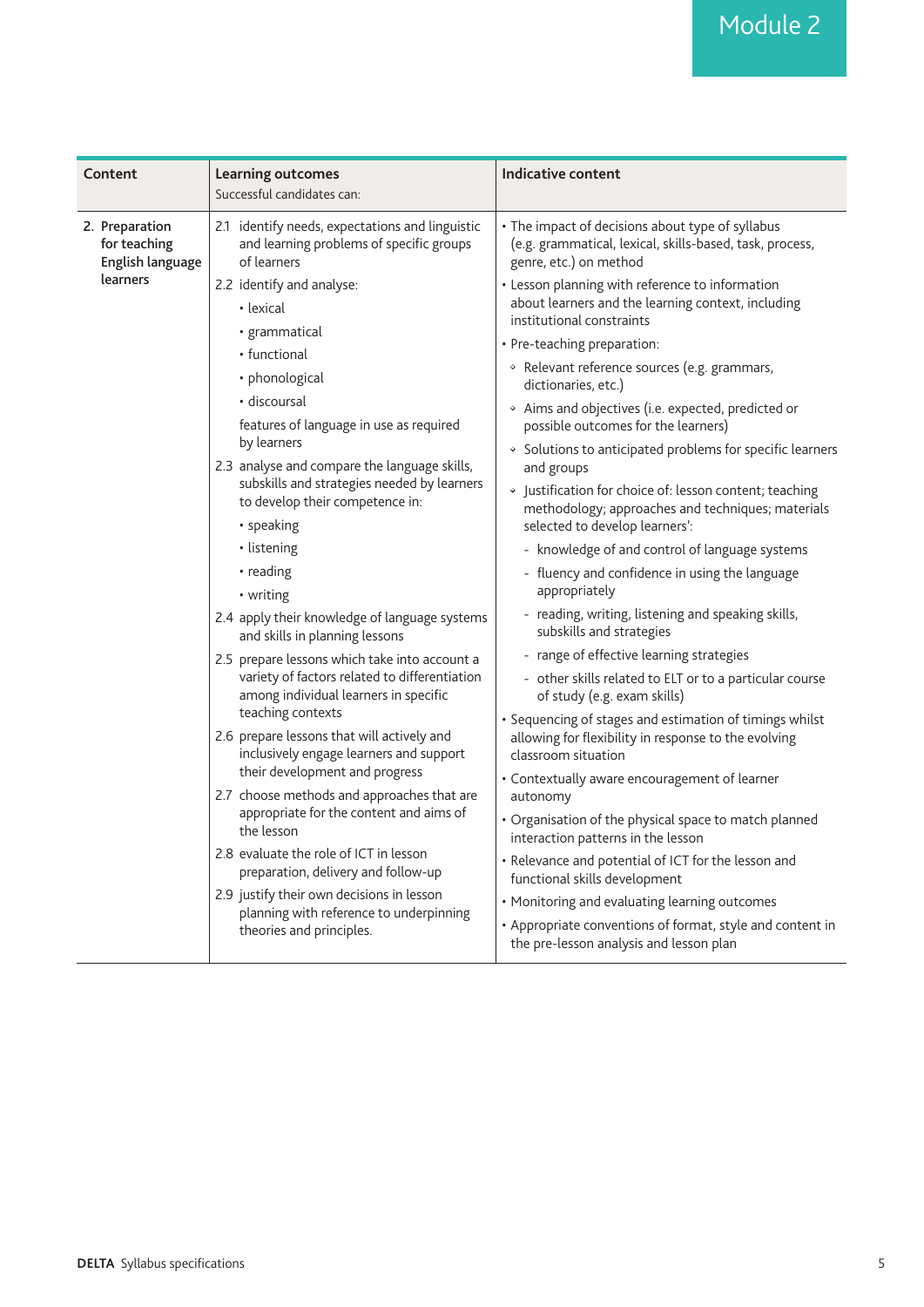| Content                                                                                         | <b>Learning outcomes</b><br>Successful candidates can:                                                                                                                                                                                                                                                                                                                                                                                                                                                                                                                       | <b>Indicative content</b>                                                                                                                                                                                                                                                                                                                                                                                                                                                                                                                                                                                                                                                                                                                                                                                                                                                                                                                                                                                                                                                                                                                                                                  |
|-------------------------------------------------------------------------------------------------|------------------------------------------------------------------------------------------------------------------------------------------------------------------------------------------------------------------------------------------------------------------------------------------------------------------------------------------------------------------------------------------------------------------------------------------------------------------------------------------------------------------------------------------------------------------------------|--------------------------------------------------------------------------------------------------------------------------------------------------------------------------------------------------------------------------------------------------------------------------------------------------------------------------------------------------------------------------------------------------------------------------------------------------------------------------------------------------------------------------------------------------------------------------------------------------------------------------------------------------------------------------------------------------------------------------------------------------------------------------------------------------------------------------------------------------------------------------------------------------------------------------------------------------------------------------------------------------------------------------------------------------------------------------------------------------------------------------------------------------------------------------------------------|
| 3. Evaluating,<br>selecting and<br>using resources<br>and materials<br>for teaching<br>purposes | 3.1 develop principled criteria to inform the<br>choice and use of materials and resources<br>3.2 apply principled criteria to select<br>and make effective use of a range of<br>appropriate traditional materials and<br>e-resources and materials, for specified<br>teaching and learning contexts<br>3.3 adapt, develop and create teaching/<br>learning materials/resources, including ICT,<br>for specified teaching and learning contexts<br>3.4 critically assess the effectiveness of<br>materials and resources as used in specified<br>teaching/learning contexts. | · Influence of ELT research, market research, and<br>expectations of learners, teachers, institutions and<br>government, including the following:<br>• curriculum requirements<br>• language proficiency level<br>• motives for learning<br>• cognitive level<br>• affective factors<br>• topic and content (including cultural, linguistic<br>appropriateness)<br>° text types<br>• criteria for judging the suitability of different types of<br>materials and resources for specified teaching and<br>learning contexts<br>• Materials:<br>• prescribed materials<br>• appropriateness of materials to language item(s) and<br>skills taught<br>• layout and design<br><sup>o</sup> market orientation: local and international<br>• Resources:<br>• coursebooks<br>• course materials<br>• supplementary materials and resources<br>(e.g. online support materials, graded readers,<br>grammar references for students and teachers)<br>• published materials not originally designed for use<br>in the classroom (e.g. online news, journals, reports,<br>articles, printed newspapers, magazines)<br>• ICT, including electronic resources for classroom use<br>and individual study |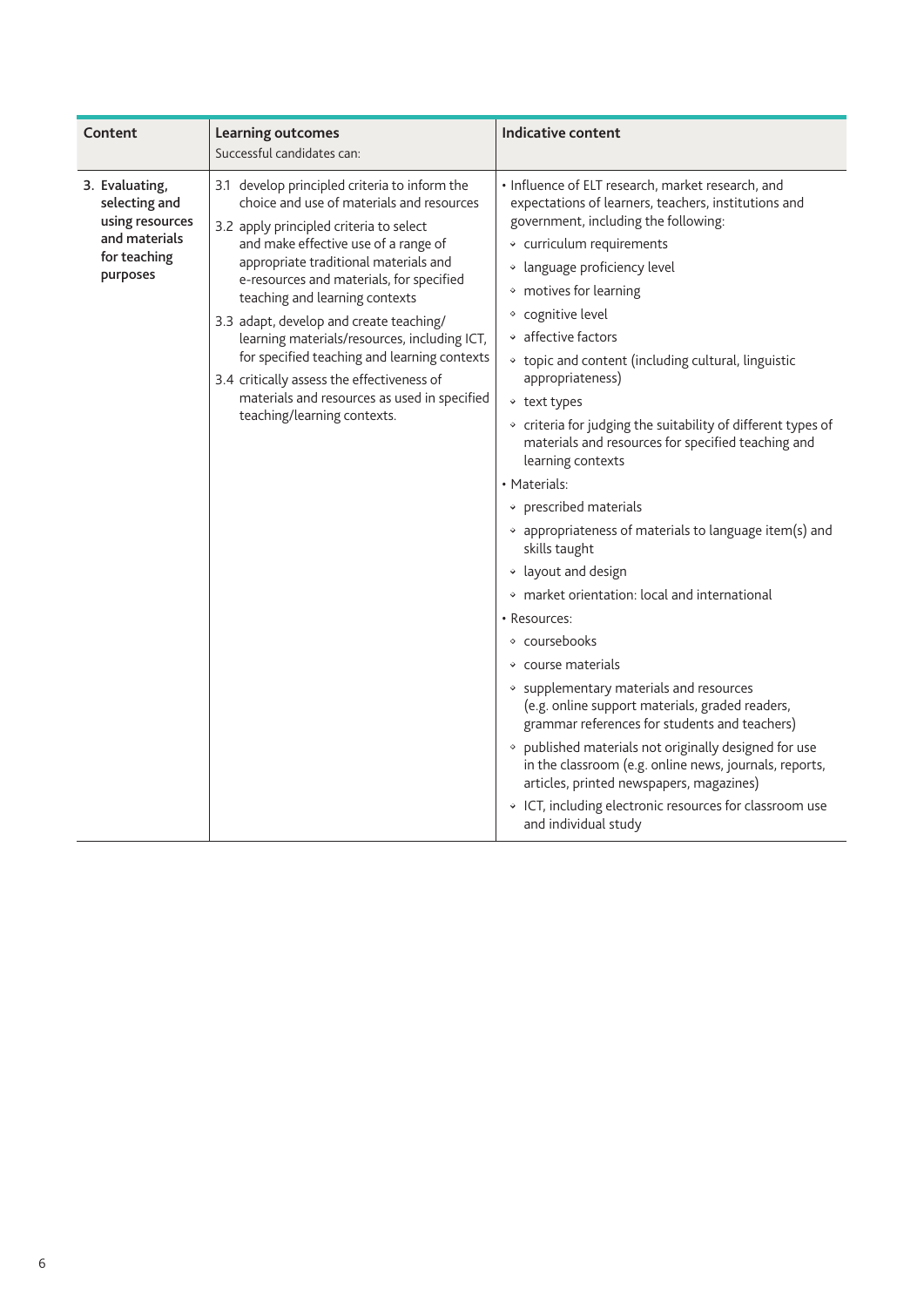## Module 2

| Content                                   | <b>Learning outcomes</b>                                                                                                                                                                                                                                                                                                                                                                                                                                                                                                                                                                                                                                                                                                                                                                                                                                                                                                                                                                                                                    | <b>Indicative content</b>                                                                                                                                                                                                                                                                                                                                                                                                                                                                                                                                                                                                                                                                                                                                                                                                                                                                                                                                                                                                                                                                                                                                                                                                                                                                                                                                                                                                                                                                                                                                                                                                                                                                                                                                                                                                                                                                                                                                                                                                                                                                                                                                                                                                                         |
|-------------------------------------------|---------------------------------------------------------------------------------------------------------------------------------------------------------------------------------------------------------------------------------------------------------------------------------------------------------------------------------------------------------------------------------------------------------------------------------------------------------------------------------------------------------------------------------------------------------------------------------------------------------------------------------------------------------------------------------------------------------------------------------------------------------------------------------------------------------------------------------------------------------------------------------------------------------------------------------------------------------------------------------------------------------------------------------------------|---------------------------------------------------------------------------------------------------------------------------------------------------------------------------------------------------------------------------------------------------------------------------------------------------------------------------------------------------------------------------------------------------------------------------------------------------------------------------------------------------------------------------------------------------------------------------------------------------------------------------------------------------------------------------------------------------------------------------------------------------------------------------------------------------------------------------------------------------------------------------------------------------------------------------------------------------------------------------------------------------------------------------------------------------------------------------------------------------------------------------------------------------------------------------------------------------------------------------------------------------------------------------------------------------------------------------------------------------------------------------------------------------------------------------------------------------------------------------------------------------------------------------------------------------------------------------------------------------------------------------------------------------------------------------------------------------------------------------------------------------------------------------------------------------------------------------------------------------------------------------------------------------------------------------------------------------------------------------------------------------------------------------------------------------------------------------------------------------------------------------------------------------------------------------------------------------------------------------------------------------|
|                                           | Successful candidates can:                                                                                                                                                                                                                                                                                                                                                                                                                                                                                                                                                                                                                                                                                                                                                                                                                                                                                                                                                                                                                  |                                                                                                                                                                                                                                                                                                                                                                                                                                                                                                                                                                                                                                                                                                                                                                                                                                                                                                                                                                                                                                                                                                                                                                                                                                                                                                                                                                                                                                                                                                                                                                                                                                                                                                                                                                                                                                                                                                                                                                                                                                                                                                                                                                                                                                                   |
| 4. Managing and<br>supporting<br>learning | 4.1 critically evaluate a range of approaches<br>and techniques for a variety of learners<br>4.2 differentiate among the roles a teacher can<br>assume in relation to a variety of teaching<br>contexts and learners<br>4.3 create conditions that help establish a<br>safe learning environment; maintain a good<br>rapport with and between learners and<br>foster a constructive learning atmosphere<br>4.4 demonstrate ability to communicate<br>with learners and to facilitate<br>communication among learners<br>4.5 manage and support learning with<br>individuals and groups to maximise learning<br>4.6 give feedback on progress/achievement<br>for all learners<br>4.7 demonstrate, without stereotyping,<br>an understanding of the learners'<br>cultural background(s)/context(s) and<br>implications for teaching and learning<br>4.8 demonstrate flexible and appropriate<br>use of a range of practical classroom<br>actions, techniques, traditional and<br>e-materials and resources to help<br>achieve specific goals. | • Approaches and criteria for application to specific contexts<br>• Theoretical descriptions and analysis of the range and<br>boundaries of possible classroom roles for a teacher<br>(e.g. facilitator, manager, coach, information-giver etc.)<br>• Teaching manner, qualities and personal style<br>(e.g. authenticity, empathy etc.), the quality of<br>relationship and interaction in the classroom (e.g.<br>respect, rapport, affective issues etc.)<br>• Flexibility of the teacher's role with different learners<br>and in different teaching contexts<br>· Diversity of learners' backgrounds, views and<br>language abilities<br>• Principle of equality, inclusiveness and respect for all<br>learners at all times<br>• Organisation of the physical space and utilisation of<br>classroom resources, taking account of the learners,<br>type of lesson and safety regulations<br>· Classroom presence: ability to gain and hold attention,<br>to give clear unambiguous messages, to listen to,<br>interpret and respond to what learners say, to show<br>support, understanding and empathy where appropriate<br>• Appropriate graded language to ask relevant and<br>effective questions, and to give clear instructions,<br>explanations, demonstrations, feedback and guidance<br>as needed<br>• Task setting and managing a variety of working<br>arrangements as appropriate<br>• Monitoring activities and learners<br>• Strategies to deal with problems and misunderstandings<br>• Accurate information on language systems and<br>language skills<br>• Ways of checking learners' understanding of the<br>meaning, form and use of specific language items<br>• Types and effects of verbal and written feedback to learners<br>• Recognition of successful learner language use<br>• Recognition of problems, mistakes and errors and their<br>possible causes<br>• Intervention to help learners with these problems,<br>mistakes and errors<br>• Flexible decision-making about the timing and pacing of<br>work in response to the evolving classroom situation<br>• Effective and appropriate classroom use of a varied<br>range of currently available resources and materials<br>• Checking learning and progress |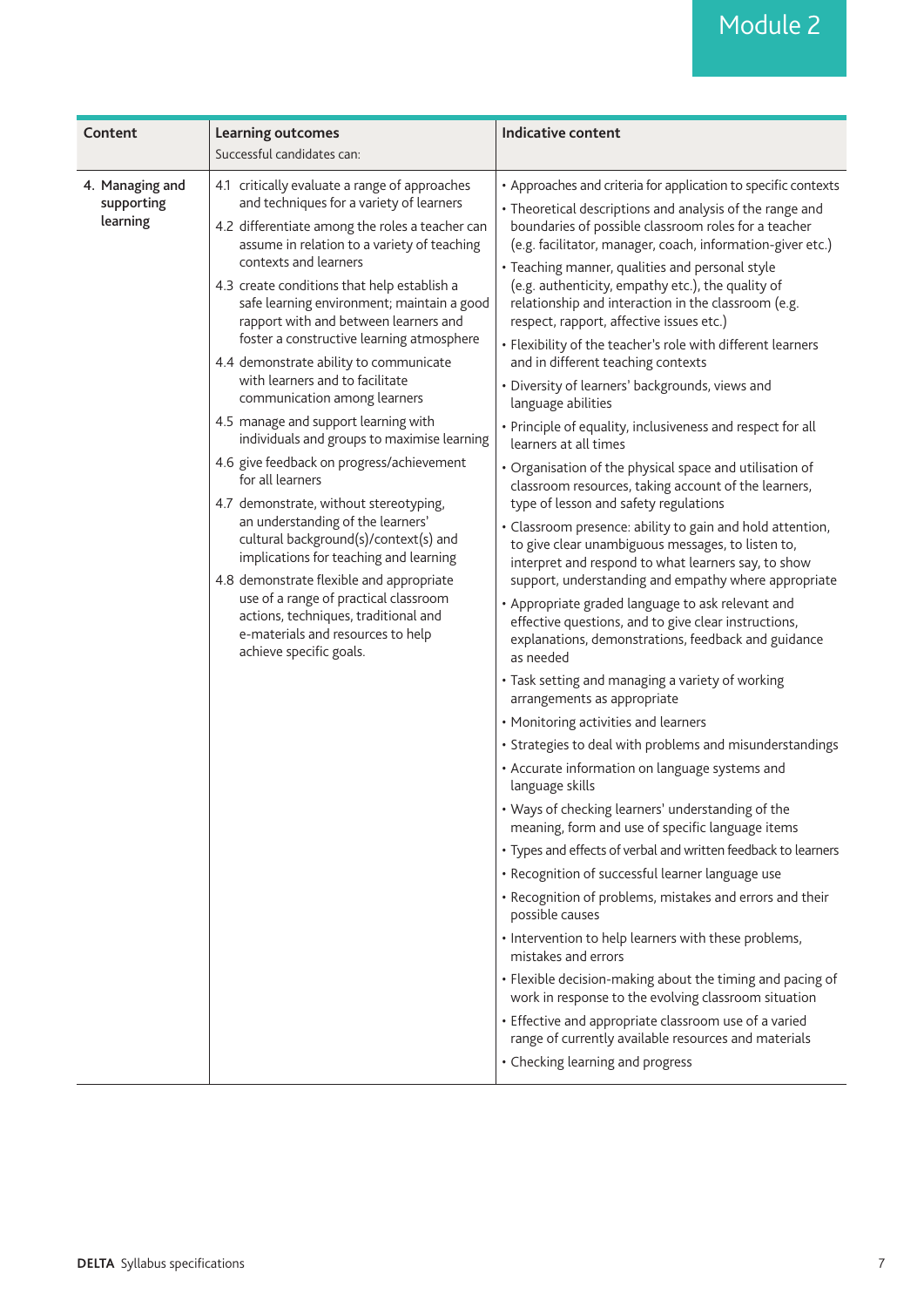| Content                                                                       | <b>Learning outcomes</b><br>Successful candidates can:                                                                                                                                                                                                                                                                                                                                                                                                                                                                                                                                                                                                                                                                                                                                                                                                                                                                                                                                       | <b>Indicative content</b>                                                                                                                                                                                                                                                                                                                                                                                                                                                                                                                                                                                                                                                                                                                                                                                                                                                                                                                                                                                                                                                                                                                                                                                                                                                                                                                                                                                                                      |
|-------------------------------------------------------------------------------|----------------------------------------------------------------------------------------------------------------------------------------------------------------------------------------------------------------------------------------------------------------------------------------------------------------------------------------------------------------------------------------------------------------------------------------------------------------------------------------------------------------------------------------------------------------------------------------------------------------------------------------------------------------------------------------------------------------------------------------------------------------------------------------------------------------------------------------------------------------------------------------------------------------------------------------------------------------------------------------------|------------------------------------------------------------------------------------------------------------------------------------------------------------------------------------------------------------------------------------------------------------------------------------------------------------------------------------------------------------------------------------------------------------------------------------------------------------------------------------------------------------------------------------------------------------------------------------------------------------------------------------------------------------------------------------------------------------------------------------------------------------------------------------------------------------------------------------------------------------------------------------------------------------------------------------------------------------------------------------------------------------------------------------------------------------------------------------------------------------------------------------------------------------------------------------------------------------------------------------------------------------------------------------------------------------------------------------------------------------------------------------------------------------------------------------------------|
| 5. Evaluation<br>of lesson<br>preparation and<br>teaching                     | 5.1 critically select and develop criteria<br>for judging the effectiveness of their<br>preparation and teaching<br>5.2 critically evaluate a range of<br>techniques and approaches for<br>teaching language systems<br>5.3 critically evaluate a range of techniques<br>and approaches for developing learners'<br>language skills, subskills and strategies<br>5.4 use evaluation and development processes<br>to improve the preparation, management<br>and support of learning for all learners                                                                                                                                                                                                                                                                                                                                                                                                                                                                                          | • Evaluation of lesson preparation before teaching<br>through critical thinking with regard to assumptions<br>made, problems anticipated, decisions taken, and the<br>selection and use of materials and resources<br>• Evaluation of lesson preparation and execution through<br>recall, reflection and critical thinking<br>• Critical reflection on the relationship between the<br>candidate's own beliefs and their lesson preparation<br>and teaching<br>• Taking account of these evaluations in planning<br>future study, research for teaching, lesson preparation<br>and teaching                                                                                                                                                                                                                                                                                                                                                                                                                                                                                                                                                                                                                                                                                                                                                                                                                                                    |
|                                                                               | 5.5 use critical reflection skills to extend<br>their own development and growth as<br>a teacher.                                                                                                                                                                                                                                                                                                                                                                                                                                                                                                                                                                                                                                                                                                                                                                                                                                                                                            | • Use of e-portfolio to log reflections and action plans<br>• Online self-assessment                                                                                                                                                                                                                                                                                                                                                                                                                                                                                                                                                                                                                                                                                                                                                                                                                                                                                                                                                                                                                                                                                                                                                                                                                                                                                                                                                           |
| 6. Observation/<br><b>Evaluation of</b><br>other teachers'<br>lessons         | 6.1 describe and analyse lessons given by<br>colleagues, peers or teachers at the<br>training centre<br>6.2 use an observation instrument to analyse<br>the lessons<br>6.3 use critical reflection skills to inform<br>observation, analysis and feedback<br>6.4 provide supportive and constructive<br>feedback, where appropriate, to teachers<br>whose lessons have been observed.                                                                                                                                                                                                                                                                                                                                                                                                                                                                                                                                                                                                        | • Observation instruments<br>• Function and forms of observation feedback<br>• Role of observation in quality assurance and professional<br>development<br>• Clear narrative and commentary on observation<br>• Use of e-portfolio to record observations                                                                                                                                                                                                                                                                                                                                                                                                                                                                                                                                                                                                                                                                                                                                                                                                                                                                                                                                                                                                                                                                                                                                                                                      |
| 7. Professionalism<br>and<br>opportunities<br>for professional<br>development | review and develop their own practice in<br>7.1<br>the light of data from their own and<br>others' experience and from specific<br>theories of language, language learning<br>and learning theory<br>7.2 reflect critically on their own beliefs about<br>learning and teaching and how these<br>influence their approach to teaching<br>7.3 reflect on feedback received from learners,<br>colleagues, tutors, and managers, and how<br>this is used for their own development as<br>a teacher<br>7.4 relate key issues linked to professional<br>conduct and accountability to their own<br>work and behaviour<br>7.5 recognise and demonstrate standards<br>of professional practice linked to<br>organisational requirements with regard<br>to manner, attitude, working relationships,<br>personal appearance, and timekeeping<br>7.6 identify, evaluate and discuss possible<br>future specialisms or career paths within<br>the language teaching profession or in<br>related fields. | • Reflexivity: learning from oneself; reflection on practice;<br>awareness and analysis of personal qualities, values,<br>attitudes and beliefs and their influence on class<br>relationships, lessons, activities, techniques, actions,<br>decisions and language used; application of what is<br>learned to future preparation and teaching<br>• Learning from others: reflection on feedback and<br>information (e.g. from peers, trainers, colleagues,<br>educational managers, etc.); reflection on things<br>observed or studied (e.g. books read, lessons watched,<br>seminars attended, etc.); critically using this to improve<br>own teaching<br>• Continuing reflection of candidates' teaching in light of<br>theories of learning, language, SLA, etc., and of their<br>own beliefs<br>• Norms and codes of professional practice within the<br>profession as a whole and within specific local contexts;<br>manner, behaviour, attitudes, relationships and self-<br>presentation inside and outside the classroom, staff-<br>room and school environment; roles of a teacher within<br>classroom and institution<br>• The teacher's role within professional and institutional<br>codes of practice; underlying values and norms, practical<br>implications and potential outcomes of each<br>• Awareness of career paths and development of own<br>career trajectory (plan) taking account of opportunities<br>and constraints |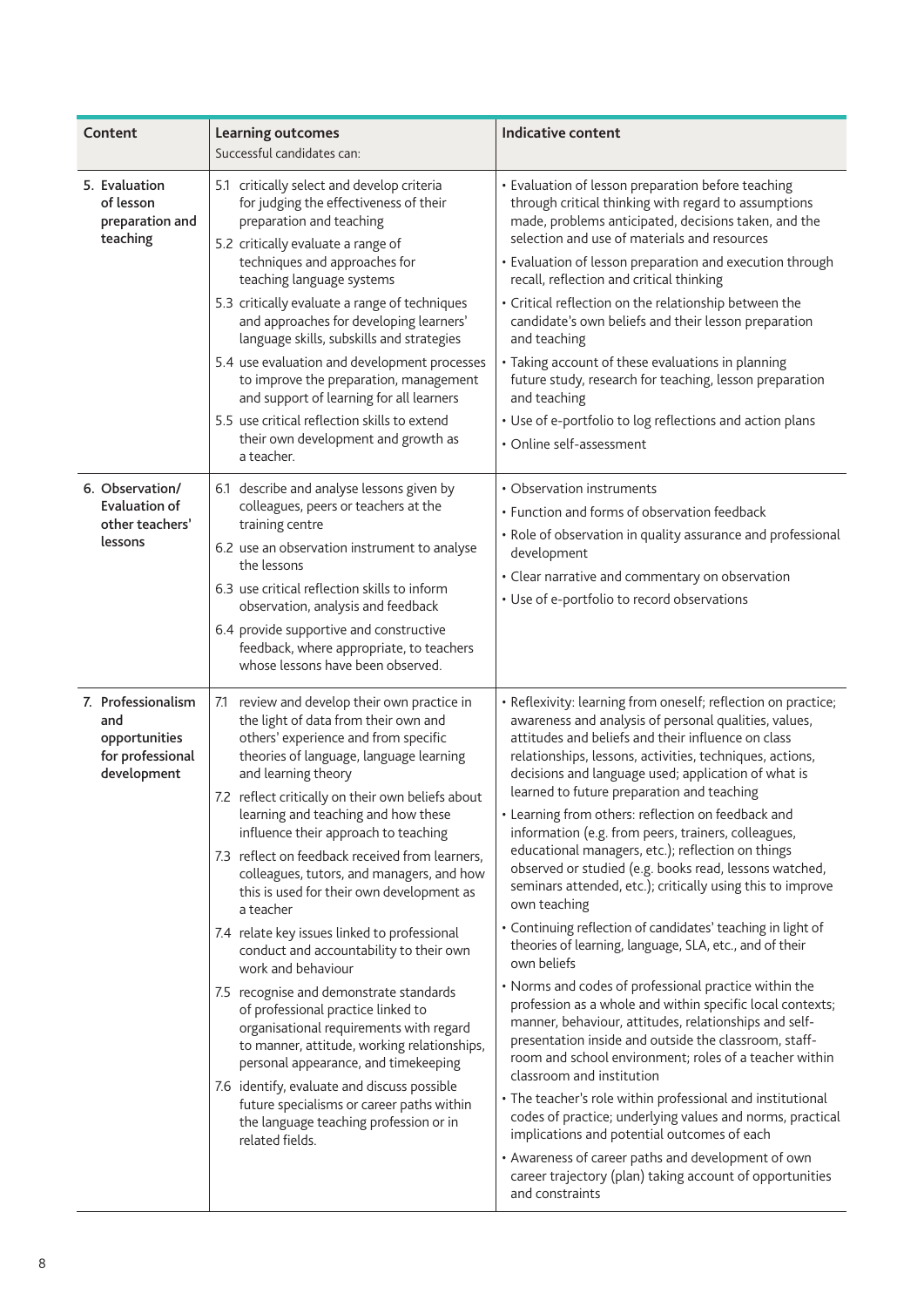## <span id="page-9-0"></span>**DELTA Module 3**

There are two options for DELTA Module 3:

- 1. Extending Practice and ELT Specialism
- 2. English Language Teaching Management (ELTM).

Candidates must follow one option.

### Option 1 Extending Practice and ELT Specialism

#### **Focus and aims**

The module focuses on broadening the candidates' knowledge of a chosen specialism and developing their understanding of syllabus design, testing and assessment.

| Title of module | Developing professional practice                                                                                                                                                                  |
|-----------------|---------------------------------------------------------------------------------------------------------------------------------------------------------------------------------------------------|
| Aims            | 1. To enable candidates to develop their knowledge in relation to a selected ELT specialism                                                                                                       |
|                 | 2. To develop candidates' knowledge of ELT curriculum and syllabus design principles and apply this<br>knowledge to a context and an actual learner or group of learners to whom they have access |
|                 | 3. To develop candidates' critical awareness of syllabuses and courses, and implications for the<br>selected specialism                                                                           |
|                 | 4. To develop candidates' skills in the design and implementation of syllabuses and courses in relation to the<br>selected specialism                                                             |
|                 | 5. To develop candidates' critical awareness of types and methods of assessment in relation to the<br>selected specialism                                                                         |
|                 | 6. To apply candidates' knowledge and understanding of assessment to the production of a form of<br>assessment for the selected specialism                                                        |
|                 | 7. To enable candidates to synthesise all of the above and present a coherent account of the project to a<br>third-party readership                                                               |
| Level           | Postgraduate                                                                                                                                                                                      |
| Credit value    | 20                                                                                                                                                                                                |

| Content                              | <b>Learning outcomes</b><br>Successful candidates can:                                                                                                                                                                                                                                                                                                                 | Indicative content                                                                                                                                                                                                                                                                               |
|--------------------------------------|------------------------------------------------------------------------------------------------------------------------------------------------------------------------------------------------------------------------------------------------------------------------------------------------------------------------------------------------------------------------|--------------------------------------------------------------------------------------------------------------------------------------------------------------------------------------------------------------------------------------------------------------------------------------------------|
| 1. Research into<br>specialist areas | present an informed discussion of the<br>1.1<br>context and needs of learners in their<br>selected specialism<br>1.2 summarise the principles and theories<br>of teaching which are specific to the<br>selected specialism<br>1.3 apply knowledge and understanding of<br>the selected specialist area to<br>plan for and assess learners in the<br>chosen specialism. | • Research, skills<br>• Resources<br>• Assignment planning<br>• Context: national, educational and institutional features<br>• Needs analysis<br>• Criteria for selecting relevant approach to teaching<br>• Principles underlying planning and assessment in the<br>selected specialist context |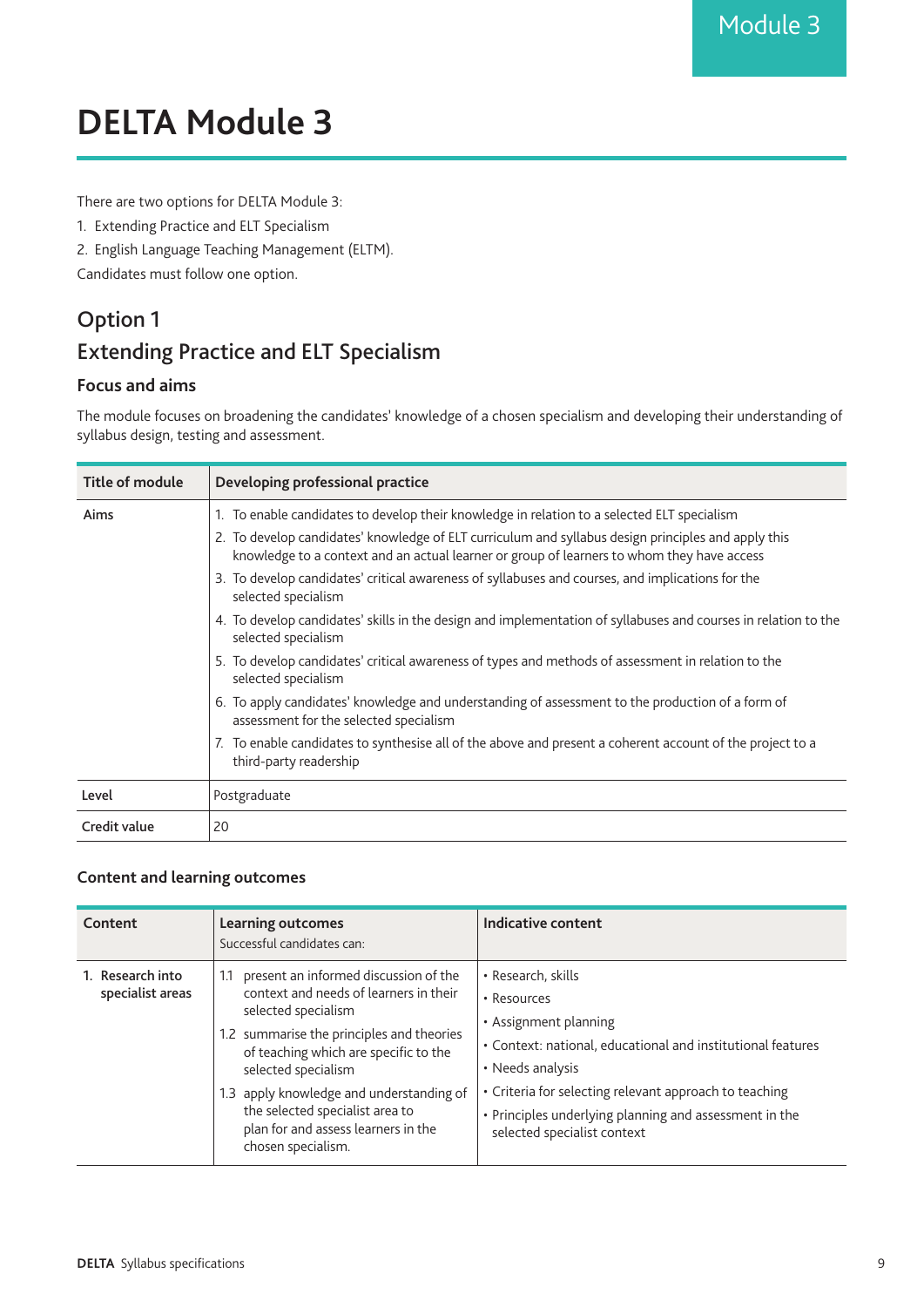| Content                                                                                                                                                                | <b>Learning outcomes</b><br>Successful candidates can:                                                                                                                                                                                                                                                                                                                                                                                                                                                                                                                                                                                                              | <b>Indicative content</b>                                                                                                                                                                                                                                                                                                                                                                                                                                                                                                                                                                                                                                                                                                                                                                                                                                                                                                                                                            |
|------------------------------------------------------------------------------------------------------------------------------------------------------------------------|---------------------------------------------------------------------------------------------------------------------------------------------------------------------------------------------------------------------------------------------------------------------------------------------------------------------------------------------------------------------------------------------------------------------------------------------------------------------------------------------------------------------------------------------------------------------------------------------------------------------------------------------------------------------|--------------------------------------------------------------------------------------------------------------------------------------------------------------------------------------------------------------------------------------------------------------------------------------------------------------------------------------------------------------------------------------------------------------------------------------------------------------------------------------------------------------------------------------------------------------------------------------------------------------------------------------------------------------------------------------------------------------------------------------------------------------------------------------------------------------------------------------------------------------------------------------------------------------------------------------------------------------------------------------|
| 2. Syllabus design:<br>principles,<br>influences on,<br>methodological<br>effects of, and<br>major syllabus<br>types as applied<br>to the specific<br>learning context | 2.1 critically evaluate approaches to<br>syllabus design, including their<br>theoretical base, in relation to the<br>broader curriculum and to the specific<br>learning/teaching context selected by<br>the candidate<br>2.2 evaluate and critically assess the<br>influence of major theories of second<br>language acquisition on the design of<br>major types of syllabus in ELT and their<br>influence on course provision<br>2.3 select and develop criteria for judging<br>the suitability of different types of<br>syllabus for stated teaching and the<br>specific learning context<br>2.4 describe the influence of syllabus<br>design on ELT methodology. | • Prevalent types of syllabus design with reference to a range<br>of different contexts<br>• Major theories of SLA and their effects on the design of<br>major types of syllabus (e.g. lexical, functional, task-based<br>and process-based)<br>· Influence of educational, cultural, social, economic and<br>political factors on syllabus design<br>• Effect(s) that syllabus design (in the context(s) with which<br>candidates are familiar) have on the choice of methodology<br>• Rationale informing the selection of language items and<br>skills, and the ordering and sequencing of these in a range<br>of different contexts                                                                                                                                                                                                                                                                                                                                              |
| 3. Designing<br>syllabus and<br>teaching<br>programmes to<br>meet the needs<br>of learners in the<br>specific context<br>of their selected<br>specialism               | 3.1 design and plan the implementation<br>of syllabuses and courses for a stated<br>teaching context and group of learners<br>3.2 critically evaluate, adapt, design<br>and conduct a variety of needs<br>analyses to inform syllabus and<br>teaching programmes.                                                                                                                                                                                                                                                                                                                                                                                                   | • Major syllabus types:<br>• lexical<br>∘ formal<br>• functional<br>• task-based<br>• process-based<br>• topic-based<br>• Prevalent syllabus types in the specific context of their<br>selected specialism<br>• Methods of assessing the suitability of syllabus types<br>in the specific context of their selected specialism, e.g.<br>identification of learner outcomes, institutional needs<br>analysis, learner needs analysis, local cultural expectations<br>• Relationship of syllabus type to needs and expectations of<br>learners/institution/local culture<br>• Types of needs analyses:<br>• pre-course and during-course<br>• formal and informal<br>• spoken and written tests (accuracy and<br>communicative fluency)<br><sup>o</sup> discrete item tests<br>• interviews<br><sup>o</sup> questionnaires<br>• Methods for conducting needs analyses (English language<br>and language skills) with reference to the specific context<br>of their selected specialism |
| 4. Course design<br>and development<br>in the specific<br>context of<br>their selected<br>specialism                                                                   | 4.1 Apply their knowledge of needs analysis<br>and syllabus design to designing a course<br>for their selected group of learners<br>4.2 Prepare a scheme of work based on the<br>course outlined<br>4.3 Select or outline appropriate materials<br>for the course.                                                                                                                                                                                                                                                                                                                                                                                                  | • Principles of course design: sequencing, staging, recycling<br>• Aligning the course with time and scheduling constraints<br>• Scheme of work linked to the above, covering topics, key<br>tasks, outcomes and resources                                                                                                                                                                                                                                                                                                                                                                                                                                                                                                                                                                                                                                                                                                                                                           |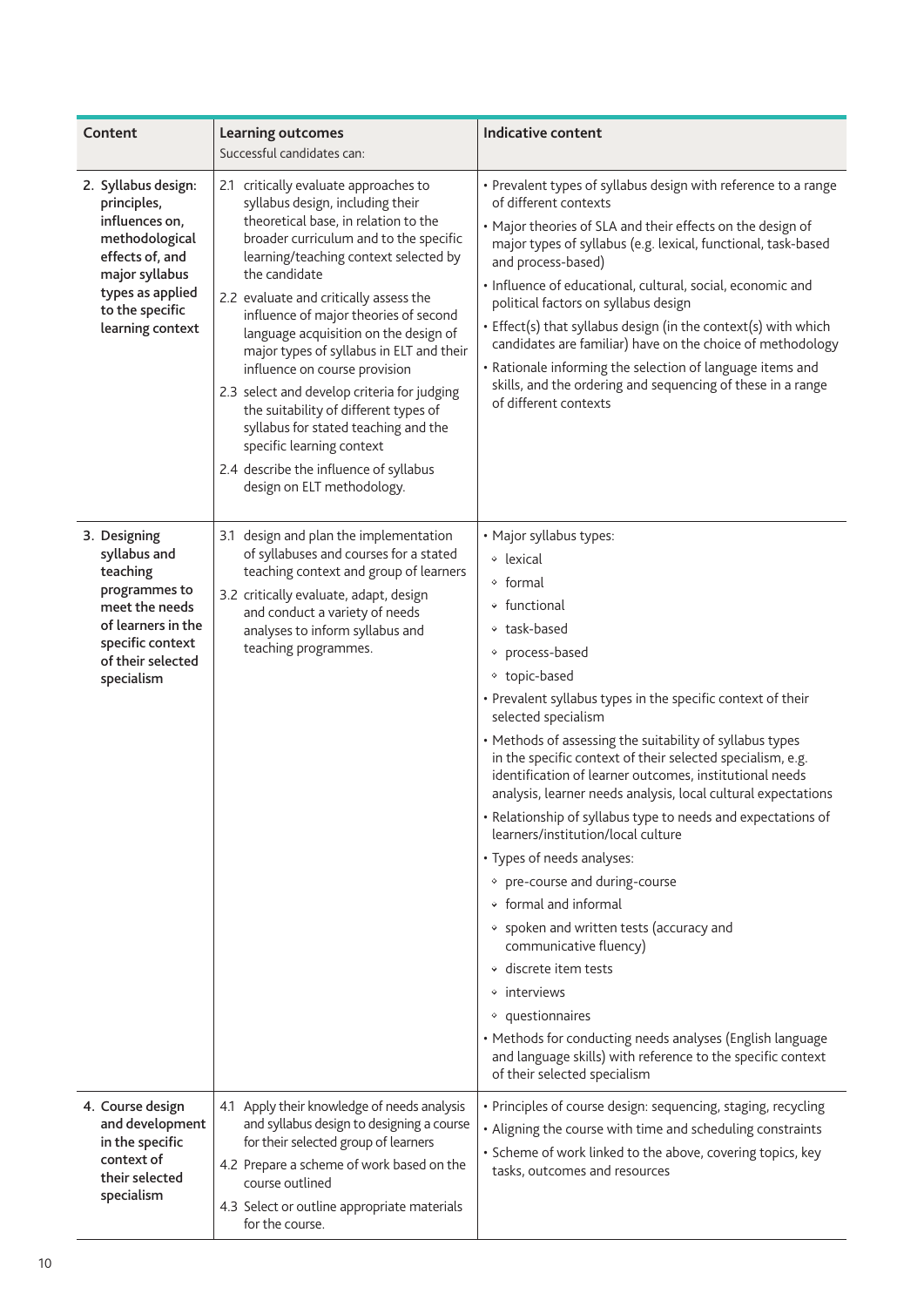| Content                                                                                                                                                                                                                                                                | <b>Learning outcomes</b><br>Successful candidates can:                                                                                                                                                                     | <b>Indicative content</b>                                                                                                                                                                                                                                                       |
|------------------------------------------------------------------------------------------------------------------------------------------------------------------------------------------------------------------------------------------------------------------------|----------------------------------------------------------------------------------------------------------------------------------------------------------------------------------------------------------------------------|---------------------------------------------------------------------------------------------------------------------------------------------------------------------------------------------------------------------------------------------------------------------------------|
| 5. The principles<br>and practice<br>of testing and<br>different types of assessment<br>assessment, and<br>application to<br>the candidate's<br>specialist area<br>using ICT where appropriate<br>5.3 select, adapt and create valid<br>classroom tests appropriately. | 5.1 describe and explain major principles<br>involved in testing, test design, and                                                                                                                                         | • Reliability<br>• Validity<br>• Range<br>· Mode etc.                                                                                                                                                                                                                           |
|                                                                                                                                                                                                                                                                        | 5.2 apply these principles to the planning<br>and/or design and use of assessment<br>schemes, methods and instruments<br>that are fair, valid, reliable, sufficient<br>and appropriate for specific learners,              | • Diagnostic testing<br>• Progress testing<br>• Placement tests<br>• 'Live' monitoring<br>• Analysis of learners' written text<br>• Analysis of learners' spoken text<br>• Use of electronic and online assessment                                                              |
|                                                                                                                                                                                                                                                                        | classroom tests and other forms of<br>informal assessment appropriately                                                                                                                                                    | • Major tests relevant to the context(s) with which<br>candidates are familiar (e.g. IELTS, local state and<br>government recognised tests)<br>• Impact that tests have on teaching methodologies and<br>syllabus content                                                       |
|                                                                                                                                                                                                                                                                        | 5.4 evaluate and interpret the results of                                                                                                                                                                                  | • See indicative syllabus content for 5.2 above<br>• Live and recorded observation<br>• Design of feedback questionnaires<br>• Feedback interviews (e.g. for learners, teachers, institutions)                                                                                  |
| 6. Monitoring and<br>evaluating the<br>effectiveness<br>and quality of<br>courses and<br>programmes<br>of study                                                                                                                                                        | 6.1 select, adapt and create appropriate<br>assessment tools (including formal<br>tests and exams) and methods in<br>order to monitor and evaluate the<br>effectiveness and quality of courses<br>and programmes of study. | • Evidence of effectiveness: teachers' reports, test and<br>examination results, on-the-job success<br>• Evidence of quality: satisfaction surveys, teachers' reports,<br>repeat enrolments, etc.<br>• Formal institutional, NGO, and governmental inspection<br>and evaluation |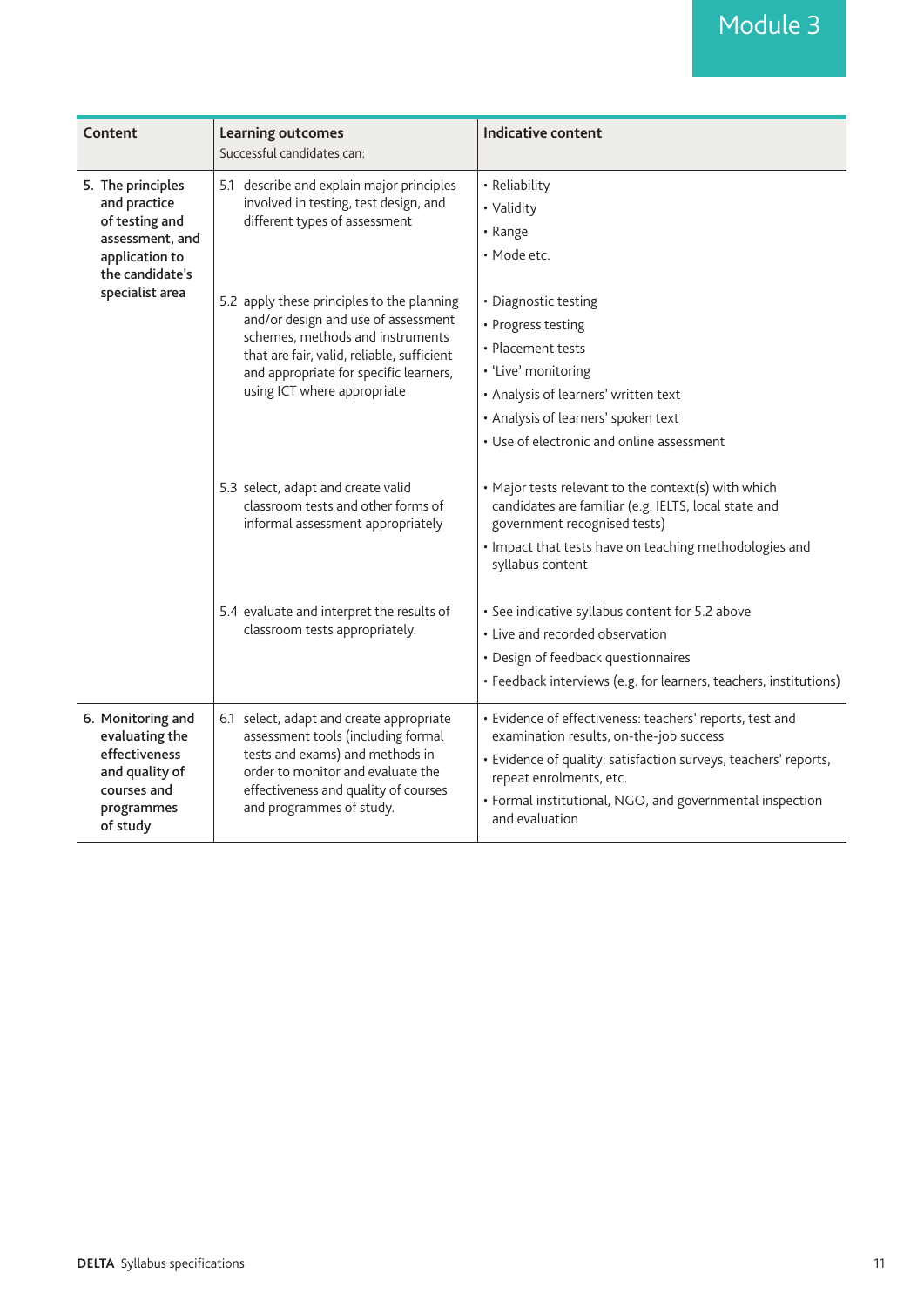### Option 2 English Language Teaching Management (ELTM)

### **Focus and aims**

Module 3, ELTM, focuses on broadening candidates' knowledge and developing their understanding of management in one of the following four specialisms: academic management, marketing, customer service or human resources management (HRM). Candidates are required to apply knowledge of managing change and project management to a proposal in their chosen specialism related to a specified language teaching operation (LTO).

| Title of module | <b>Management in ELT</b>                                                                                                                                  |  |
|-----------------|-----------------------------------------------------------------------------------------------------------------------------------------------------------|--|
| Aims            | 1. To enable candidates to develop their knowledge in relation to a chosen management specialism                                                          |  |
|                 | 2. To develop candidates' knowledge and critical awareness of management principles and procedures                                                        |  |
|                 | 3. To develop candidates' skills in the application of management knowledge and procedures in the<br>context concerned                                    |  |
|                 | 4. To develop candidates' awareness of the interdependence of management areas                                                                            |  |
|                 | 5. To enable candidates to apply knowledge and understanding of management to a proposal for<br>implementing a change in the chosen management specialism |  |
|                 | 6. To enable candidates to synthesise all of the above and present a coherent account of the project to a<br>third-party readership                       |  |
| Level           | Postgraduate                                                                                                                                              |  |
| Credit value    | 20                                                                                                                                                        |  |

| Content                                          | <b>Learning outcomes</b><br>Successful candidates can:                                                                                                                                                                                                                                                                                                                                                                                    | Indicative content                                                                                                                                                                                                                                                                                                                                                                                     |
|--------------------------------------------------|-------------------------------------------------------------------------------------------------------------------------------------------------------------------------------------------------------------------------------------------------------------------------------------------------------------------------------------------------------------------------------------------------------------------------------------------|--------------------------------------------------------------------------------------------------------------------------------------------------------------------------------------------------------------------------------------------------------------------------------------------------------------------------------------------------------------------------------------------------------|
| 1. Research into<br>specialist areas             | summarise the principles and theories of<br>1.1<br>management which are relevant to the<br>selected specialism<br>1.2 apply knowledge and understanding of the<br>selected specialism to plan for implementing an<br>initiative in the candidate's language teaching<br>operation (LTO)<br>1.3 present an informed discussion of the<br>context and institutional needs in their<br>selected specialism.                                  | • Research skills: online and library-based<br>• Key concepts and processes in specialism<br>• Resources: material and virtual<br>• Assignment planning: outlining and organising<br>· Context: national, educational and<br>institutional features<br>• Criteria for selecting the specialism                                                                                                         |
| 2. Management:<br>principles and<br>applications | summarise the main approaches to<br>2.1<br>management<br>2.2 distinguish between leadership and<br>management<br>2.3 evaluate approaches to decision-making<br>2.4 review and evaluate motivational theories<br>2.5 review elements of organisational structure<br>2.6 identify factors which influence<br>organisational culture<br>2.7 critically evaluate alignment of professional and<br>commercial interests in the candidate's LTO | • Rational and non-rational approaches to<br>management<br>· Transactional and transformative leadership<br>• Leadership characteristics<br>· Strategic, tactical and operational management<br>• Decision-making, prioritising and problem-solving<br>• Power and influence, authority and accountability<br>• Fiduciary duties of management<br>• Defining and managing roles within an organisation |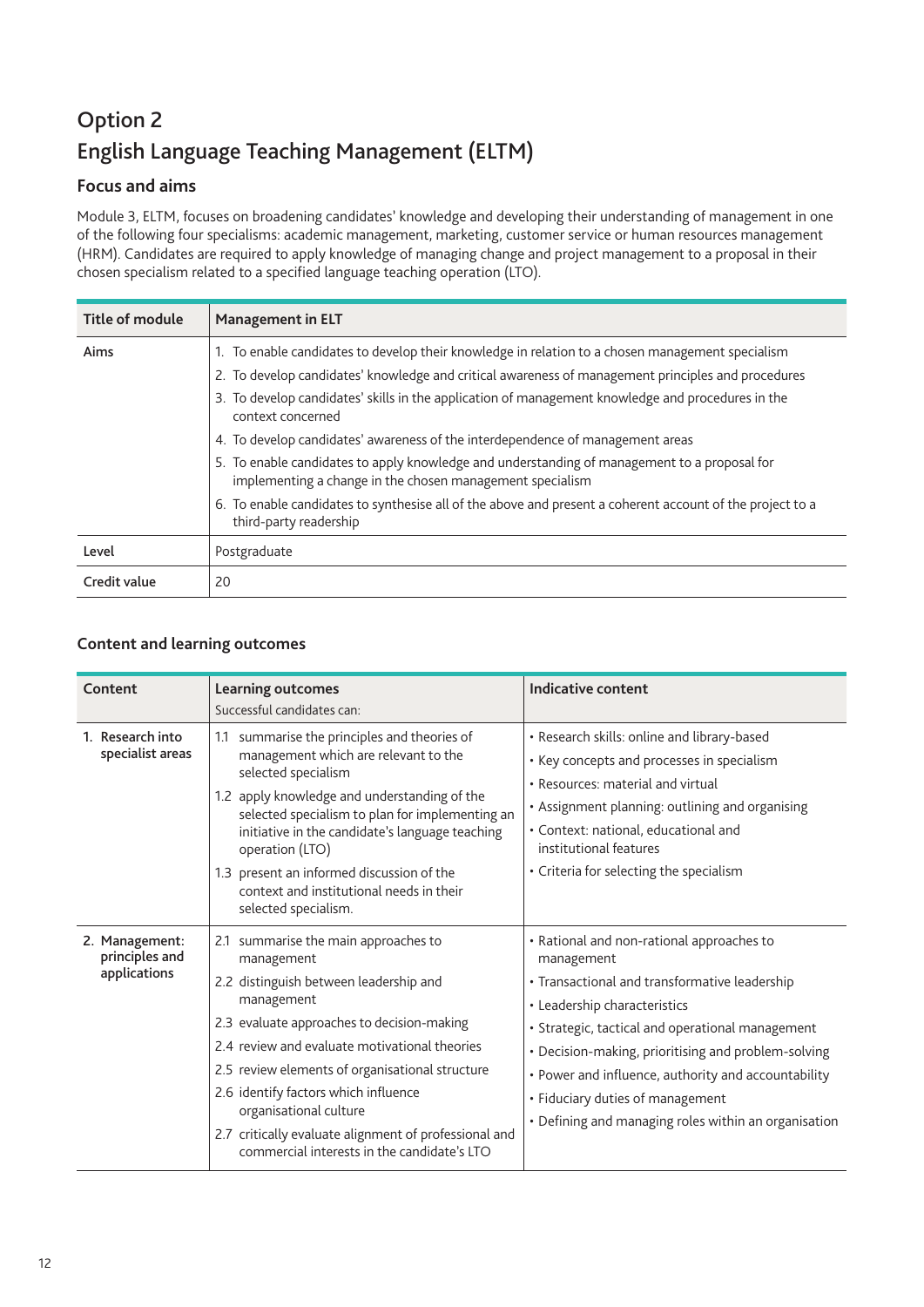## Module 3

| Content                                                                                        | <b>Learning outcomes</b><br>Successful candidates can:                                                                                                                                                                                                                                                                 | <b>Indicative content</b>                                                                                                                                                                                                                                                                                                                                                                                                                                                                                                                                                                                                                                                                                                                                                                                                                                                                                                                                                                                                                                                                                                                                                                                                                                                                                                                                                                                   |
|------------------------------------------------------------------------------------------------|------------------------------------------------------------------------------------------------------------------------------------------------------------------------------------------------------------------------------------------------------------------------------------------------------------------------|-------------------------------------------------------------------------------------------------------------------------------------------------------------------------------------------------------------------------------------------------------------------------------------------------------------------------------------------------------------------------------------------------------------------------------------------------------------------------------------------------------------------------------------------------------------------------------------------------------------------------------------------------------------------------------------------------------------------------------------------------------------------------------------------------------------------------------------------------------------------------------------------------------------------------------------------------------------------------------------------------------------------------------------------------------------------------------------------------------------------------------------------------------------------------------------------------------------------------------------------------------------------------------------------------------------------------------------------------------------------------------------------------------------|
|                                                                                                | 2.8 relate professional concerns to the LTO's duty<br>of care to stakeholders<br>2.9 apply management concepts to<br>characterisation of management in the<br>candidate's LTO.                                                                                                                                         | • Teams and team building<br>• Theories of motivation: content and process theories<br>• Developing motivational strategies<br>• Organisational structure and culture<br>• Organisational development<br>· Stakeholders: identity and influence<br>• Comparison between educational and<br>commercial management                                                                                                                                                                                                                                                                                                                                                                                                                                                                                                                                                                                                                                                                                                                                                                                                                                                                                                                                                                                                                                                                                            |
| 3. Principles and<br>procedures of<br>the specialism<br>and their<br>application<br>in the LTO | 3.1 describe the principles underlying the<br>selected specialism<br>3.2 describe the key procedures used in the<br>selected specialism<br>3.3 evaluate the application of these procedures in<br>the candidate's LTO<br>3.4 use research or survey data to identify needed<br>improvement in the selected specialism. | • Vision, mission and values in LTO<br>• Frameworks and guidelines for management in<br>selected specialism<br>• Products and services offered by LTO<br>• Management roles: internal and external,<br>professional and commercial, entrepreneurial<br>and organisational<br>• Decision-making: allocating time, selecting<br>and allocating staff, allocating physical and<br>financial resources<br>• Delegating<br>• Prioritising and problem-solving<br>• Controlling, monitoring, reviewing and revising:<br><sup>o</sup> macro levels: overall educational and commercial<br>objectives, time, budget, quality<br>• micro levels: tracking individual tasks from<br>initiation to completion<br><sup>o</sup> data from surveys (e.g. marketing, customer<br>satisfaction) and performance (staff turnover,<br>test results)<br>• Techniques and procedures for planning, decision-<br>making and monitoring in selected specialism:<br>SWOT, STEP, action plans, Gantt charts, fishbone<br>diagrams, surveys (marketing, satisfaction), etc.<br>· Communication: internal (staff, students),<br>external (stakeholders)<br>• Quality assurance, codes of practice and<br>compliance<br>• Professional development<br>• New product development<br>• Managing implementation of change<br>• Project management in selected specialism<br>• Team building and team management in<br>selected specialism |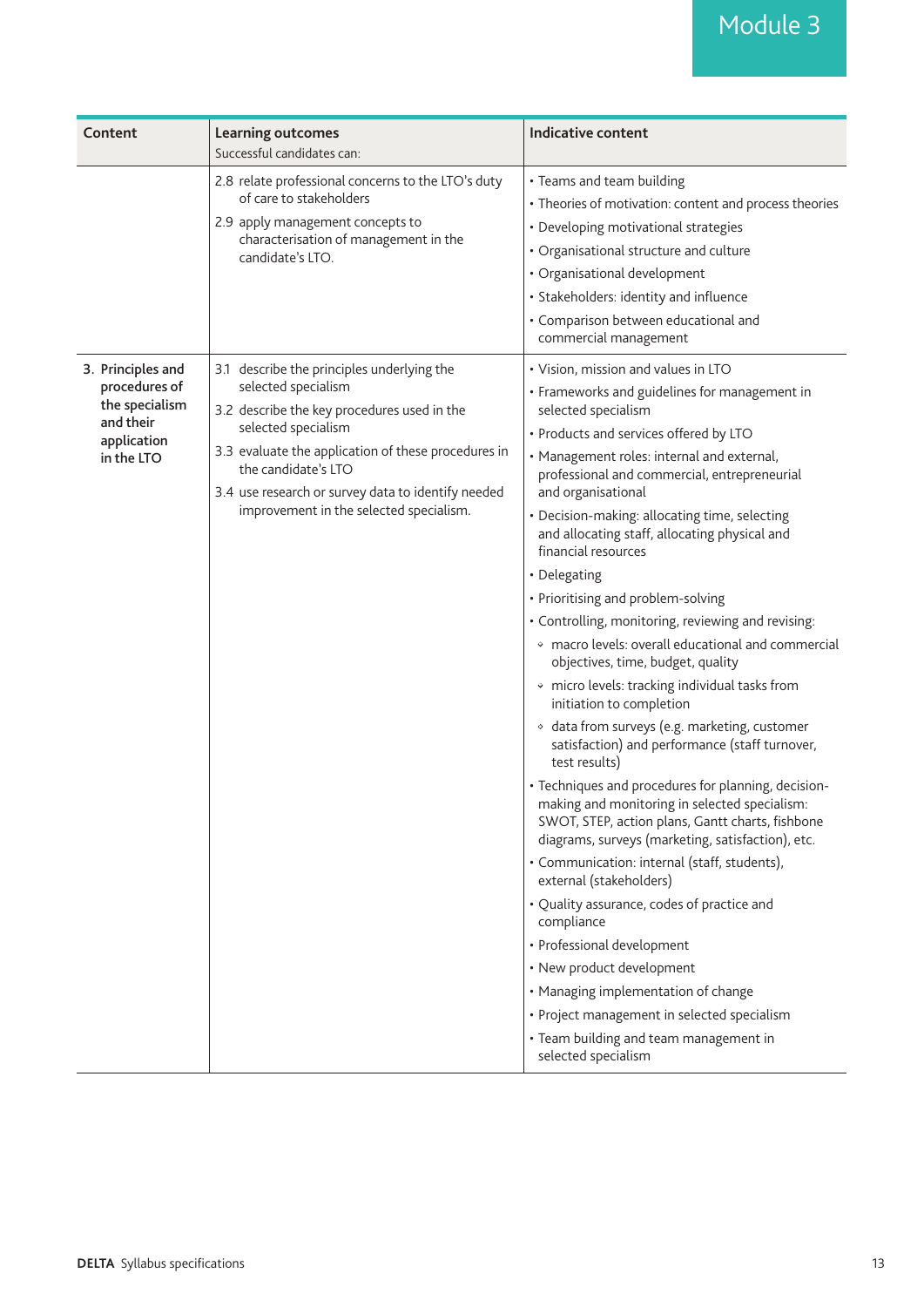| Content                                                                                               | <b>Learning outcomes</b><br>Successful candidates can:                                                                                                                                                                                                                                                 | <b>Indicative content</b>                                                                                                                                                                                                                                                                                                                                                                                                                                                                                                                                                                                                                                                                                                                                                                   |
|-------------------------------------------------------------------------------------------------------|--------------------------------------------------------------------------------------------------------------------------------------------------------------------------------------------------------------------------------------------------------------------------------------------------------|---------------------------------------------------------------------------------------------------------------------------------------------------------------------------------------------------------------------------------------------------------------------------------------------------------------------------------------------------------------------------------------------------------------------------------------------------------------------------------------------------------------------------------------------------------------------------------------------------------------------------------------------------------------------------------------------------------------------------------------------------------------------------------------------|
| 4. Designing<br>management<br>initiative to<br>meet the<br>requirements<br>of the specific<br>context | 4.1 apply knowledge of context and organisational<br>structure to complete a situation analysis<br>4.2 apply knowledge of management principles<br>and processes to identify a gap in the practices<br>in the selected specialism in the LTO<br>4.3 define the goals of an initiative to fill the gap. | · Situation analysis: LTO's services, stakeholders,<br>clientele, competitors, SWOT analysis<br>• Analysis of practices in selected specialism in<br>the LTO<br>· Climate or context: PEST analysis<br>• Organisational structure of LTO: decision-making<br>authority and accountability<br>• LTO's history of implementing change in services<br>and processes<br>· Identification of requirements for change and<br>improvement in selected specialism<br>• Setting of goals for an initiative to meet requirements<br>identified in analysis of current practices                                                                                                                                                                                                                       |
| 5. Implementing<br>the initiative in<br>the LTO                                                       | apply knowledge of change management<br>5.1<br>principles to planning the initiative<br>5.2 use project management as a basis for<br>planning implementation<br>5.3 apply relevant procedures from selected<br>specialism in the proposed initiative.                                                  | • Models of change management (centre-periphery,<br>social interaction, linear, iterative, etc.)<br>• Factors supporting and inhibiting change<br>implementation<br>• Implementation issues<br>• Institutional issues<br>• Stakeholder analysis: primary, secondary and key<br>· Project management framework: scoping, planning,<br>organising, securing and managing resources and<br>people, delegating, monitoring and controlling,<br>evaluating outcomes<br>• Selection and application of such procedures<br>as introducing new techniques or methods<br>in academic management, developing a CPD<br>programme in HRM, carrying out a survey in<br>marketing, responding to customer feedback in<br>service management or developing a new product<br>in response to a market survey |
| 6. Monitoring and<br>evaluating the<br>implementation<br>of the initiative                            | 6.1 check progress in implementing the project<br>6.2 evaluate outcomes.                                                                                                                                                                                                                               | • Progress checking of implementation activities<br>• Monitoring variables (scope, cost, etc.) against plan<br>• Taking corrective actions to align progress with plan<br>• Analysing performance indicators<br>• Measuring outcomes against performance indicators                                                                                                                                                                                                                                                                                                                                                                                                                                                                                                                         |